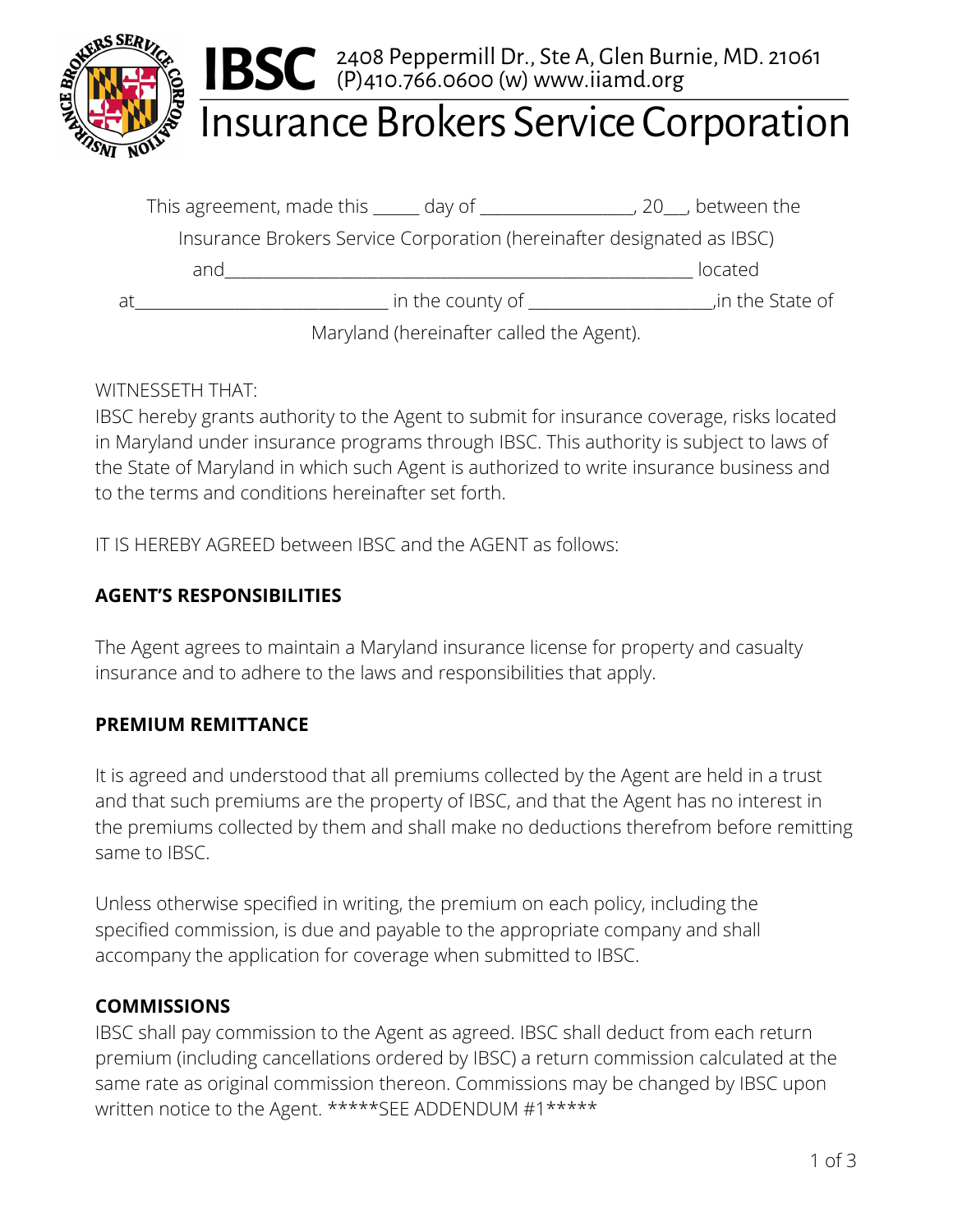#### **BINDING AUTHORITY**

In no event may the Agent bind IBSC or the company on any risk.

#### **ERRORS & OMISSIONS COVERAGE**

The Agent shall maintain, at its own expense, Errors and Omissions coverage of\$1,000,000. and shall furnish IBSC with a certificate of insurance indicating dates and limits of such coverage.

#### **CLAIMS**

The Agent agrees to report directly to IBSC all claims, except Workers' Compensation claims, which shall be reported directly to the company with a copy to IBSC.

#### **TERMINATION**

This agreement will be immediately terminated in the event there has been a violation of either IBSC's or the Agent's fiduciary responsibility, and/or insolvency, threat of insolvency, fraud, abandonment, willful, gross, or negligent misconduct, including the termination or suspension of either IBSC's or the Agent's license.

This agreement will be continuous and may be terminated by either party at any time by 30 days' written notice. In the event of termination, the Agent's records, use, and control of expiration shall remain the property of the Agent and shall be left in his/her possession except as provided under the premium remittance section of this contract.

#### **OWNERSHIP OF EXPIRATIONS**

The use and control of expirations, and the records thereof, shall remain in the undisputed possession and ownership of the Agent, except as provided under the premium remittance section of this contract.

#### **INDEMNIFICATION**

The Agent is not an employee of IBSC, but is an independent contractor. IBSC shall notbe liable for the negligent acts, errors or omissions of the Agent or his/her employees or representatives. The Agent shall indemnify and hold harmless IBSC resulting from unauthorized acts or transactions by the Agent, its employees, and/or subagents, but onlyto the extent that the Agent would have been legally liable to the IBSC by statute or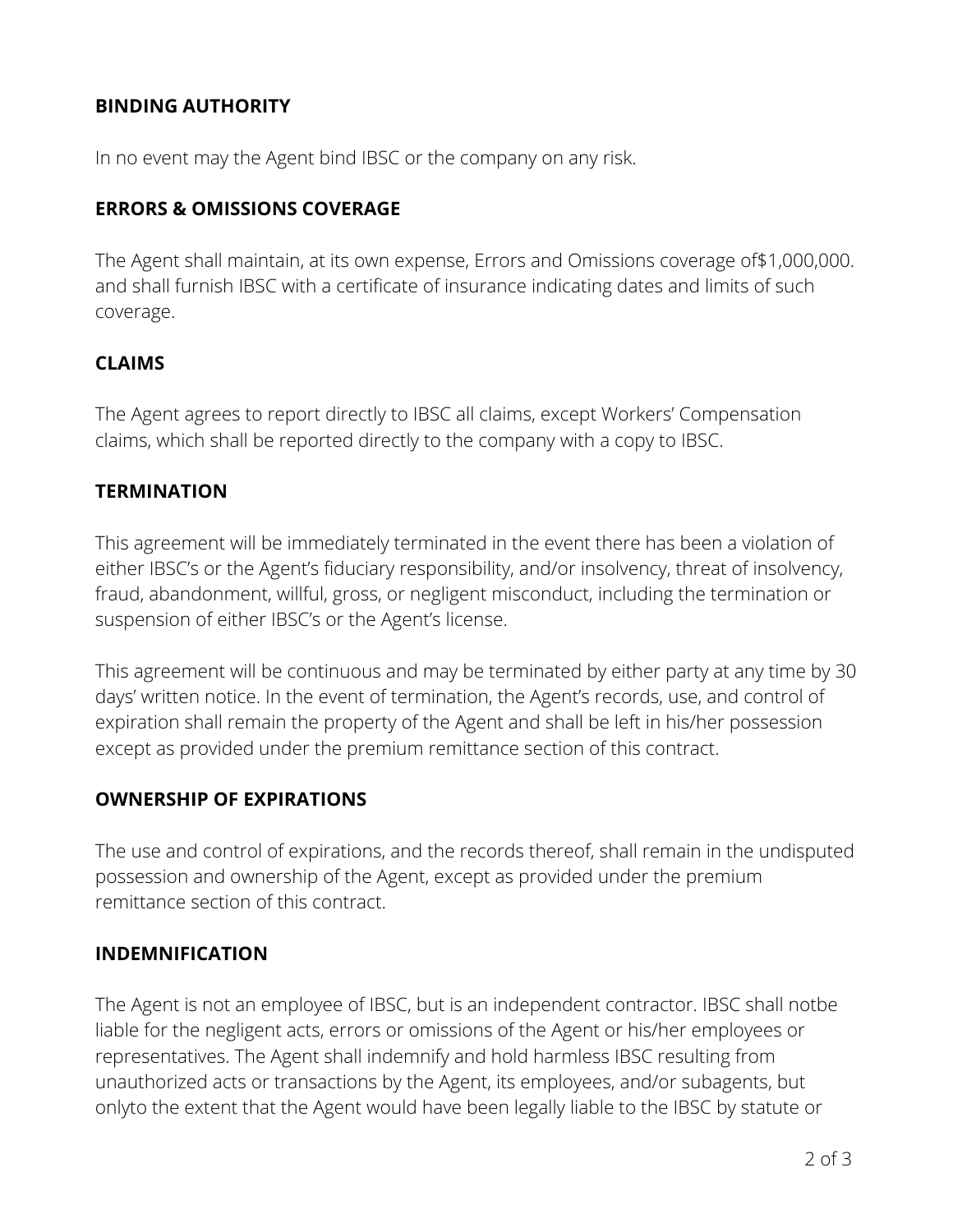Common law, for those costs, causes of action, and damages suffered by the company.The IBSC agrees to indemnify and hold harmless the Agent from any claims or administrative or legal action including expenses of investigation and attorney's fees resulting from any alleged or actual unlawful or negligent act of IBSC.

#### **AMENDMENTS**

All amendments to this agreement, excluding the schedule of commissions, will require the express written consent of both IBSC and the Agent.

#### **ARBITRATION CLAUSE**

The following procedure will be followed in the event of a disagreement or dispute involving the interpretation of this agreement or the performance or non-performance of IBSC and the Agent.a. The parties will make every effort to establish a meeting for the purpose of settling unresolved disputes. It is understood that this meeting will be conduction in good faith.b. If IBSC and the Agent are unable to resolve their conflict within fifteen days,the controversy will be resolved be arbitration in accordance with the rules adopted by the American Arbitration Association.c. A panel of three disinterested arbitrators will decide all unresolved disputes with regard to the conditions of this agreement. The party who will furnish written notice of the appointments to the other party. Within ten days thereafter, the other party will appoint one arbitrator who will be designated as the presiding officer of the panel. If the appointed arbitrators fail or refuse to choose a third arbitrator within thirty days after having been appointed, the third arbitrator will be chosen by a court having jurisdiction of the disputed agreement.

#### **INSURANCE BROKERS SERVICE CORPORATION**

| BY:    |             |  |
|--------|-------------|--|
|        | (Secretary) |  |
| AGENT: |             |  |
| BY:    |             |  |
|        |             |  |
| TITLE: |             |  |